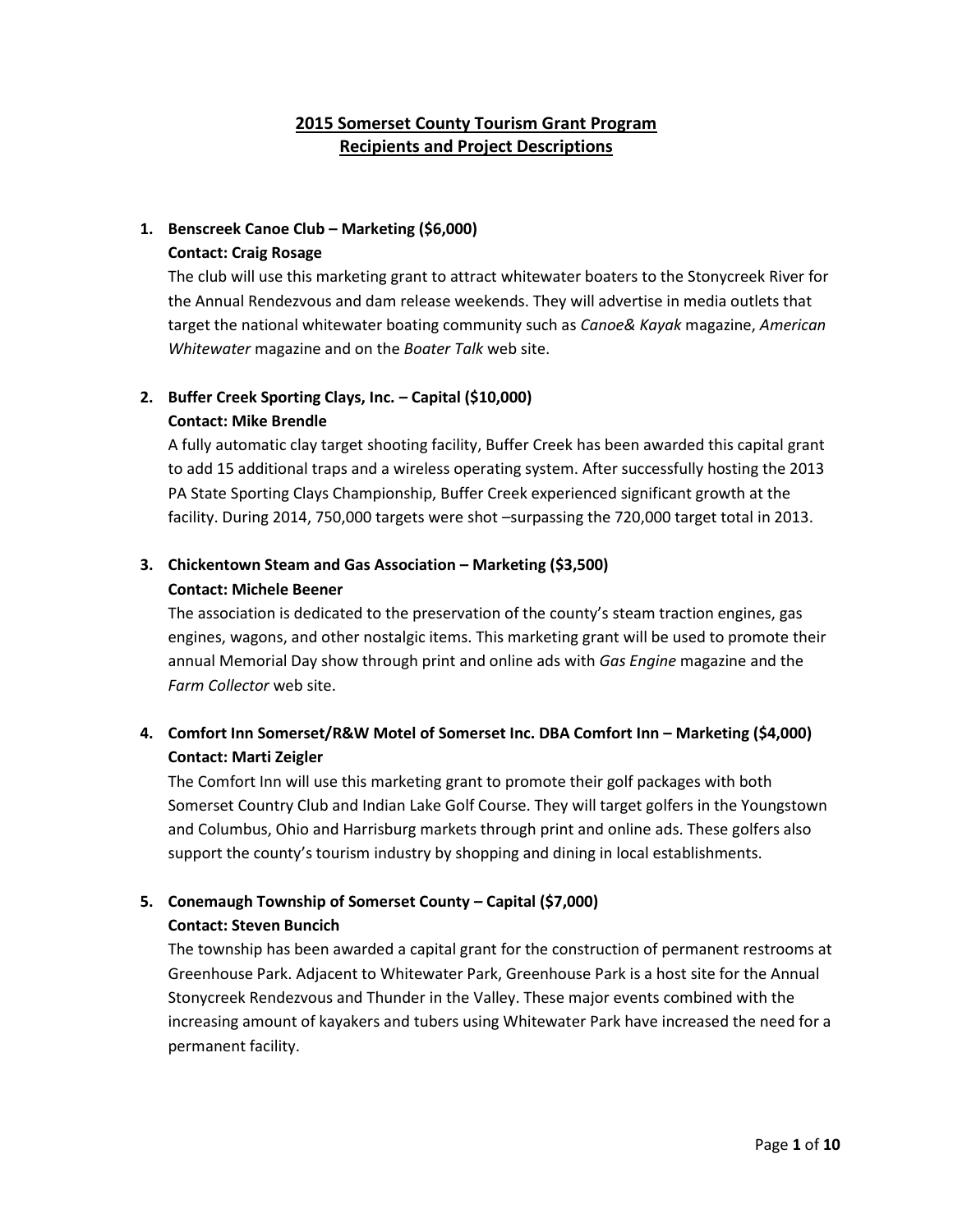## **6. Confluence Cyclery/BP and MR Smith, LLC DBA Confluence Cyclery – Marketing (\$1,500) Contact: Brad Smith**

A full-service bike shop, Confluence Cyclery will use this marketing grant for advertising on the *GAPtrail.org* web site and the *Trailbook*. Both of these media outlets have a national reach and will increase the flow of cyclists to the Great Allegheny Passage and Confluence, which will generate overnight stays and help grow the county's economy.

## **7. Confluence House B&B and Catering Services LLC – Marketing (\$1,988) Contact: Sandra Younkin**

Seventy percent of guests stay at the Confluence House, a full-service bed and breakfast, because of the Great Allegheny Passage. The bed and breakfast will utilize this marketing grant for an ad in the *Trailbook,* the official guidebook for the Great Allegheny Passage and the C&O Canal Towpath.

### **8. Confluence Tourism Association – Marketing (\$3,060) Contact: Sandra Younkin**

The association will utilize this marketing grant to promote Confluence's lodging, dining and recreation venues and special events. They will develop a mobile device application, advertise in the Potomac Pedalers Bicycle Club's *Pedal Patter* newsletter and participate in the Laurel Highlands Visitors Bureau Travel Show program.

## **9. Confluence Tourism Association – Visitors Center (\$6,000)**

### **Contact: Sandra Younkin**

The association has been awarded a Visitors Center grant to fund their Town Criers Program which serves as a Mobile Visitors Center. The program, which includes volunteers and a supervisor, greeted and encouraged 13,804 Great Allegheny Passage trail users to visit Confluence in 2014.

### **10. Faranda Farm – Marketing (\$4,000)**

### **Contact: Mary and Phil Faranda**

A 50-acre farm specializing in agritourism events, Faranda Farm has been awarded this marketing grant to promote the annual Garlic Festival. The event, which has seen an increase in attendance by 70 percent, will be promoted through a multi-media advertising campaign and Laurel Highlands Visitors Bureau marketing initiatives.

#### **11. Friends of Flight 93 National Memorial – Marketing (\$15,000) Contact: Rebecca Kuzar**

The Friends of Flight 93 is the official non-profit supporting partner who collaborates with the National Park Service to tell the heroic story of the passengers and crew of Flight 93. The group has been awarded this marketing grant for online advertising, printing, and brochure distribution.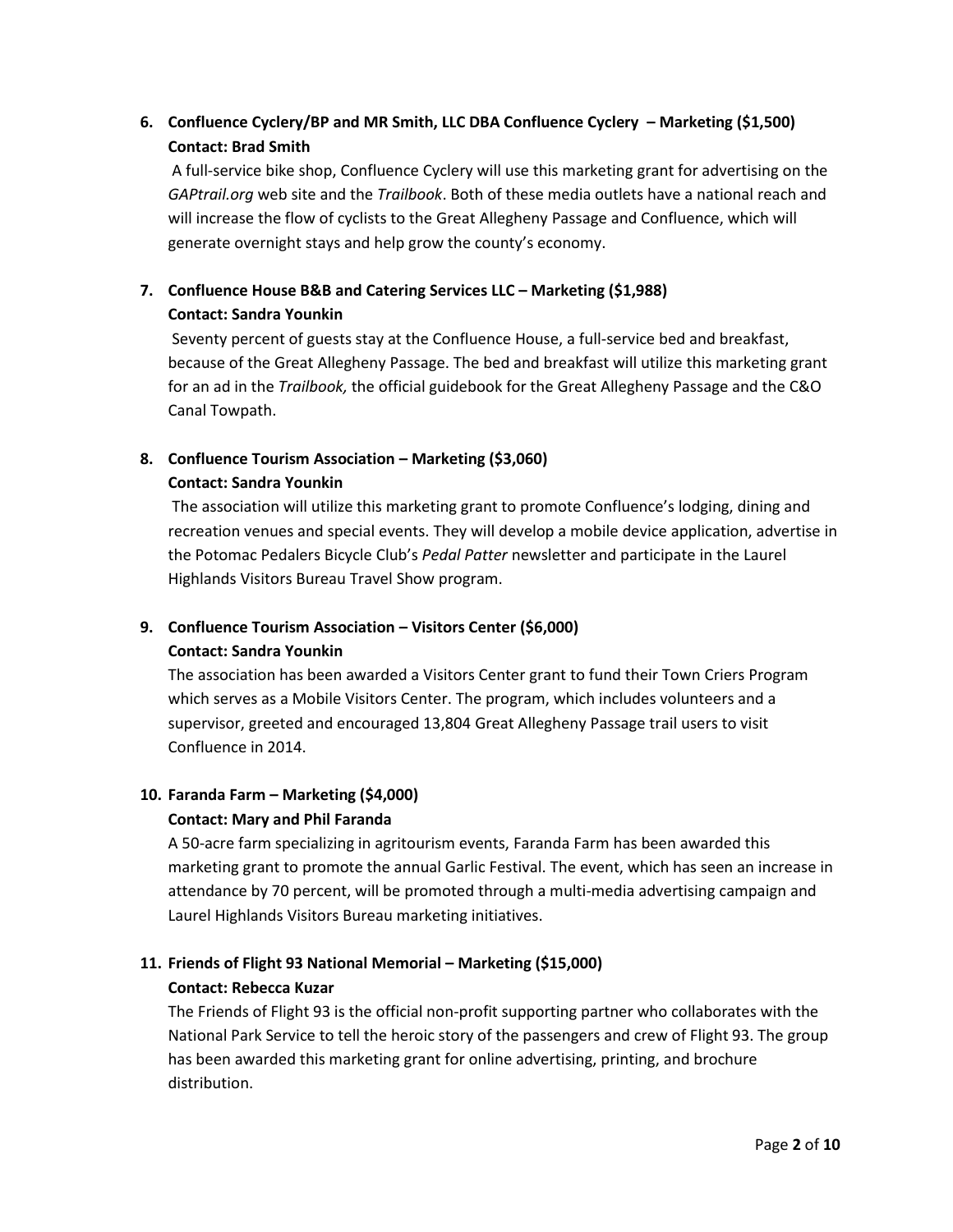## **12. Friends of Laurel Hill State Park— Marketing (\$5,000) Contact: Gerald Eicher**

Dedicated to helping maintain the park and its programs, the Friends of Laurel Hill will use this marketing grant for a multi-media campaign to promote the park's Annual Bluegrass Festival. Promoting the event will increase exposure for the park's recreation opportunities, and educate and entertain visitors about the traditional music found in the Appalachian Mountains.

## **13. Georgian Inn of Somerset, The — Marketing (\$12,500) Contact: Charles Charrie**

The stately home of the luxury and full-service Georgian Inn of Somerset, the Zimmerman Mansion, is celebrating its 100<sup>th</sup> anniversary. The inn has been awarded a marketing grant for a multimedia campaign targeted at increasing overnight stays.

## **14. Gingerbread House Bed & Breakfast – Marketing (\$1,200)**

### **Contact: Marianne Shurtz**

A restored 1903 Victorian home located along the Great Allegheny Passage at the Rockwood Trailhead, the Gingerbread House will use this marketing grant for brochure distribution with the Laurel Highlands Visitors Bureau and for advertising on BBOline.com.

## **15. Great Allegheny Passage/Allegheny Trail Alliance – Marketing (\$22,000) Contact: Linda Boxx**

The ATA is the coalition of trail organizations who have built, manage, and maintain the Great Allegheny Passage. Now completed, more than 1 million trail enthusiasts visited the GAP in 2014 spurring economic growth for the county. The ATA has been awarded this marketing grant for web site maintenance, production and distribution of the Trail Map and Trail Town brochures, and participation in the GAP's three DMO's marketing initiatives.

## **16. Haunted Hayloft/Hayloft, Inc. – Marketing (\$4,000)**

### **Contact: Betty Lou Svonavec**

This popular haunted attraction has expanded and moved to a new home in a barn located along Copper Kettle Highway. The Haunted Hayloft will use this marketing grant to promote haunt season through an extensive billboard campaign with a high concentration in the Pittsburgh market.

## **17. Hickory Hollow Campground/Huston Farms, LLC – Marketing (\$3,500) Contact: Doug Huston**

A quality outdoor accommodations and recreational vehicle resort, Hickory Hollow Campground will mark its  $10^{th}$  anniversary this year. The campground will use this marketing grant for a new responsive design website. The agency chosen to redesign the website specializes in designing websites for the campground industry.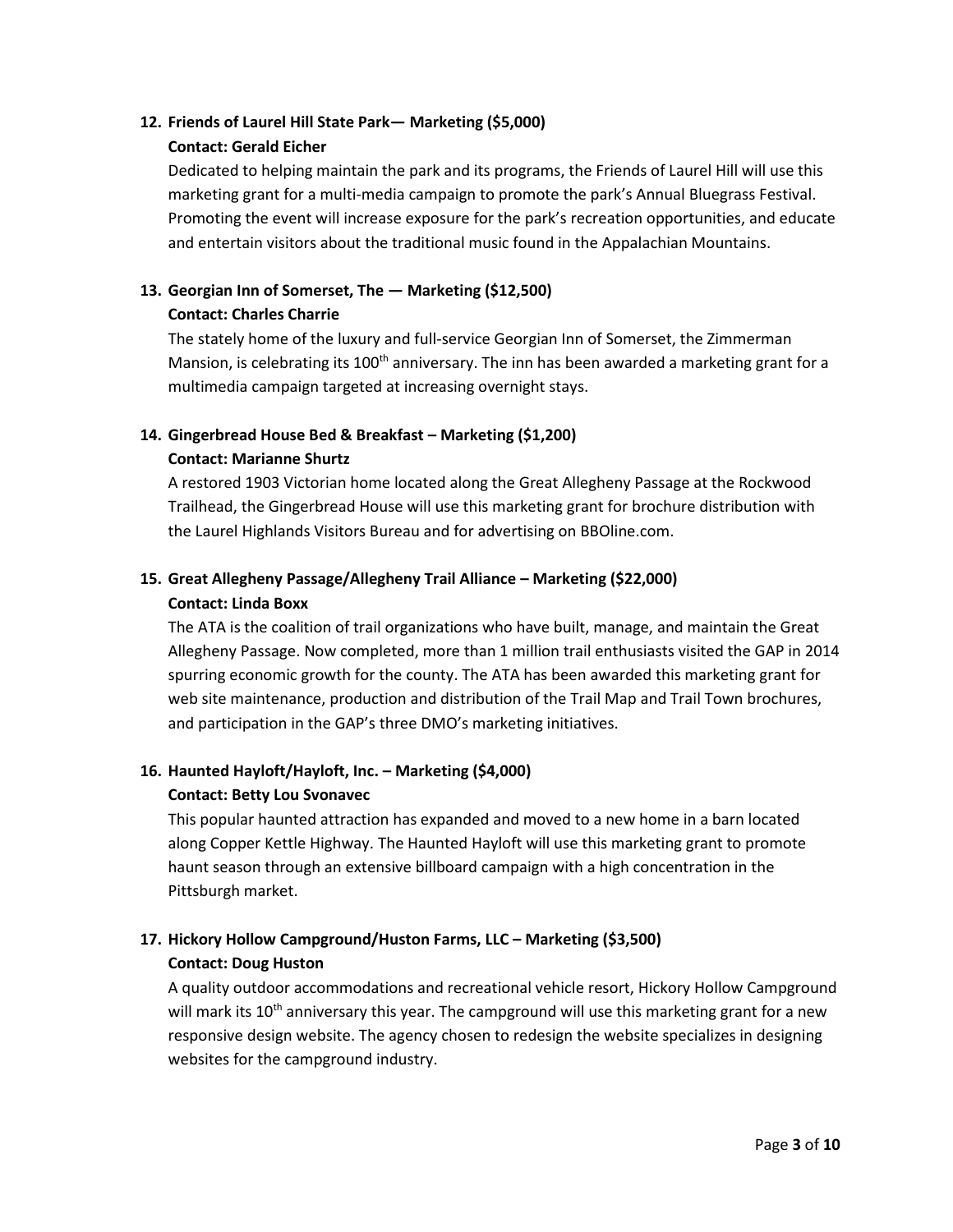### **18. Hostel on Main, The – Marketing (\$7,500) Contact: Judy Pletcher**

Located three blocks from the Rockwood access point of the Great Allegheny Passage and within close proximity to Seven Springs, Hidden Valley and state parks, The Hostel on Main offers bikers, hikers and skiers comfortable and affordable accommodations. The Hostel is receiving a marketing grant for participation in Laurel Highlands Visitors Bureau marketing opportunities.

### **19. Husky Haven Campground, LLC — Marketing (\$650) Contact: Jean Atchison**

Located along the Great Allegheny Passage in Rockwood, Husky Haven Campground is a popular lodging option for Great Allegheny Passage trail users, vendors, and guests who attend the Mother Earth News Festival at Seven Springs Mountain Resort. Husky Haven is receiving a marketing grant for an ad in the *Trailbook*.

## **20. Jäger and Friends Dog Park/ Wings of Change, Inc. – Marketing (\$600)**

### **Contact: Jim Atchinson**

Somerset County's first off-leash dog park has proven to be a popular stop for travelers with pets. More than 3,500 visitors from 144 locations including Canada, Florida, Vermont and Arizona visited the park in 2014. The Wings of Change organization will use this marketing grant to produce brochures for distribution at pet-friendly lodging properties close to the park.

### **21. Kiwanis International, Somerset Club – Marketing (\$1,500)**

### **Contact: Annette Isgan**

The Somerset Kiwanis is a service club that plans activities to benefit the local community primarily children throughout the year. The club has been awarded a marketing grant to promote their fall Scarecrow Festival and Zombie Walk.

### **22. Laurel Arts – Marketing (\$4,000)**

### **Contact: Loretta Coleman**

The arts and cultural hub for Somerset County, Laurel Arts is receiving a marketing grant to promote the Laurel Arts Winefest and Somerfest. Laurel Arts goal is to attract visitors to these summer events which will draw attention to the center and other Somerset County attractions.

## **23. Laurel Highlands Heritage Festivals/ Hurst Media Works – Marketing (\$5,000) Contact: Dave Hurst**

A collaborative marketing effort to promote four of the region's heritage-themed festivals including Somerset County's Farmers & Threshermens Jubilee and Mountain Craft Days. The festivals collaborate to increase visitation at their respective events. The group has been awarded a marketing grant for ads on laurelhighlands.org, television and outdoor advertising.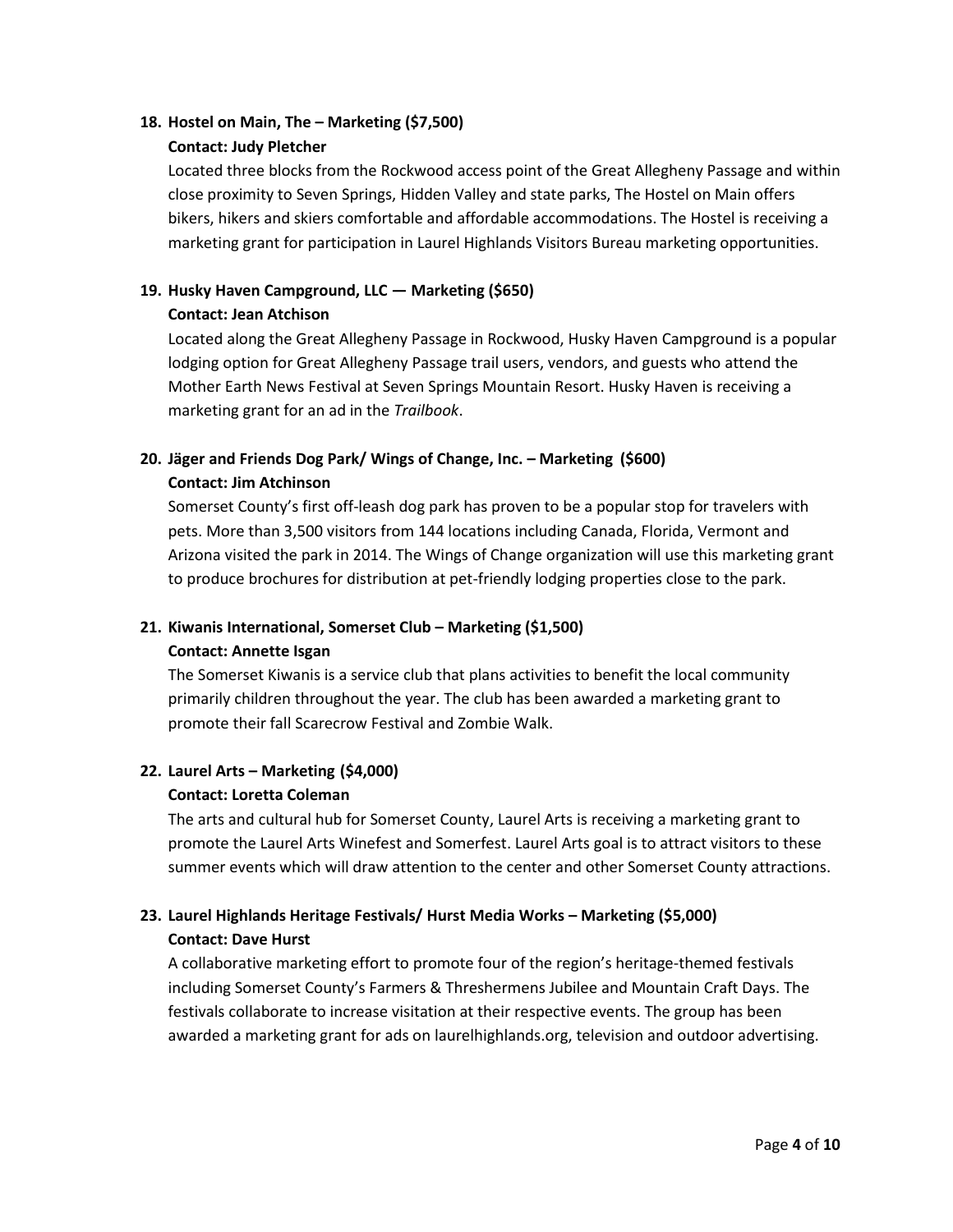## **24. Levi Deal Mansion Bed & Breakfast — Marketing (\$1,900) Contact: Jan Dofner**

A luxury inn located in Meyersdale, whose visitors are predominantly Great Allegheny Passage trail users, the Levi Deal Mansion will use this marketing grant to develop and promote new a variety of themed packages through online marketing campaigns.

# **25. Mary S. Biesecker Public Library – Marketing (\$1,500)**

### **Contact: Lee Ann Schrock**

The library offers a collection of more than 33,000 items including a genealogy room with rare and historical local collections. The library is receiving a marketing grant to promote their services and collections to visitors through the Laurel Highlands Visitors Bureau's website.

### **26. Meyersdale Area Historical Society – Marketing (\$2,800)**

### **Contact: Matt Caton**

The historical society is receiving a marketing grant to promote the museum, amenities and services provided at the Western Maryland stations trailhead to Great Allegheny Passage trail users and visitors through a one-half page ad in the Laurel Highlands Destination Guide.

## **27. Meyersdale Area Historical Society – Visitors Center (\$15,199)**

### **Contact: Matt Caton**

The Meyersdale Area Historical Society operates a Visitors Center in the renovated Western Maryland Train Station. The center is a popular stop for Great Allegheny Passage trail users and history buffs. The Historical Society has been awarded a Visitors Center grant for staffing.

## **28. Meyersdale Area Merchants Association – Marketing (\$3,000)**

### **Contact: Sharon Ackerman**

The association is dedicated to the economic revitalization of the Meyersdale area. They are receiving a marketing grant to promote the area's amenities to Great Allegheny Passage trail users and other visitors through a multimedia campaign including marketing opportunities with the Laurel Highlands Visitors Bureau.

## **29. Morguen Toole Company – Marketing (\$4,000)**

### **Contact(s): Jeremy and Andrea Hoover**

One of the county's most unique restaurants, Morguen Toole Company provides great food and entertainment in a fun atmosphere for both visitors and residents alike. The restaurant has been awarded a marketing grant for billboards in the Pittsburgh and Washington, D.C. markets.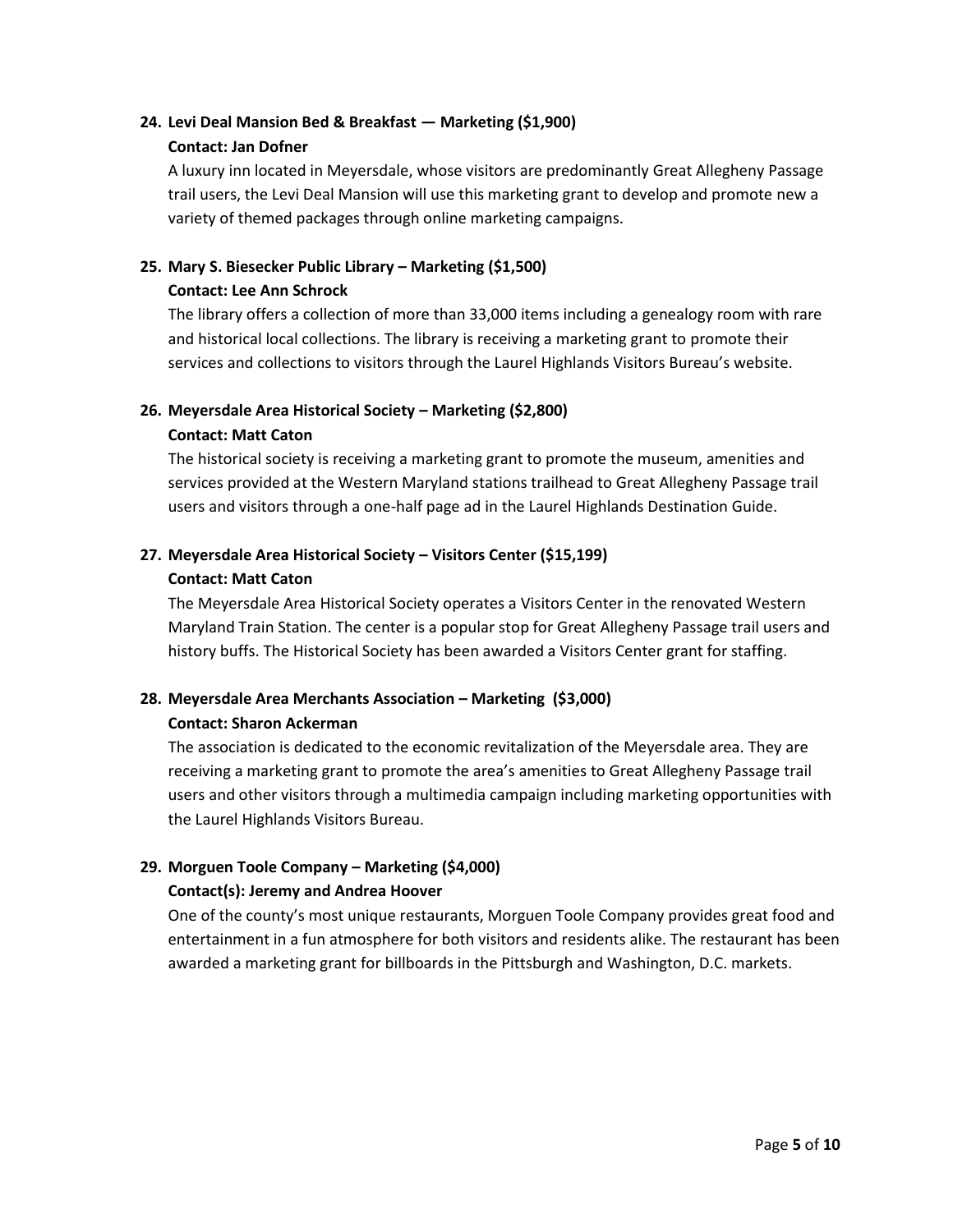## **30. Mountain Playhouse/Gristmill Productions – Marketing (\$12,000) Contact: Laura Argenbright**

A Laurel Highlands cultural landmark, Mountain Playhouse has the distinction of being Pennsylvania's oldest professional stock theater. In 2014, the theater celebrated its 75<sup>th</sup> anniversary along with a 16 percent increase in ticket sales. Mountain Playhouse has been awarded a marketing grant for a comprehensive group tour marketing campaign.

## **31. Mountain Ridge Trails Resort, LLC — Marketing (\$3,600) Contact: John Weir**

The largest privately owned ATV trail system in Pennsylvania, Mountain Ridge Trails Resort has more than 100 miles of trails on 2, 500 acres for ATV, UTV, and dirt bike enthusiasts. The resort has been given a marketing grant for a multimedia campaign to attract users and create awareness of the Gran National Cross Country Race that will be held in October 2015.

## **32. National Road Chainsaw Carving Festival/Confluence Lions Club – Marketing (\$1,500) Contact: Tom Briar**

Coordinated by the Confluence Lions Club, The National Road Chainsaw Carving Festival features talented chainsaw carvers who turn massive pieces of wood into works of art which are available to the public for sale. The Lions Club will use this marketing grant to increase awareness of the event through newspaper advertising and the Cumberland Home Channel.

### **33. Outdoor Odyssey — Marketing ( \$15,000)**

### **Contact: Brandon Jones**

A 500-acre leadership academy near Jennerstown, Outdoor Odyssey has served more than 4000 youth with a year-round mentoring program and hosts a variety of other organizations from across the nation for leadership instruction. It also hosts the only USMC affiliated transitional program for wounded warriors. Outdoor Odyssey has been awarded a marketing grant to promote and host a new event in September, the physically challenging Pittsburgh Spartan Race. It is anticipated that the event will have a combined total of 6,000 participants and onlookers.

### **34. Parker House, The – Marketing (\$3,500)**

### **Contact: Mary Aukerman**

A Confluence country guest house open since 1998, The Parker House is located approximately 125 feet from the Youghiogheny River and the Great Allegheny Passage. The Parker House is receiving this marketing grant to participate in advertising opportunities with the Laurel Highlands Visitors Bureau and Allegheny Trail Alliance.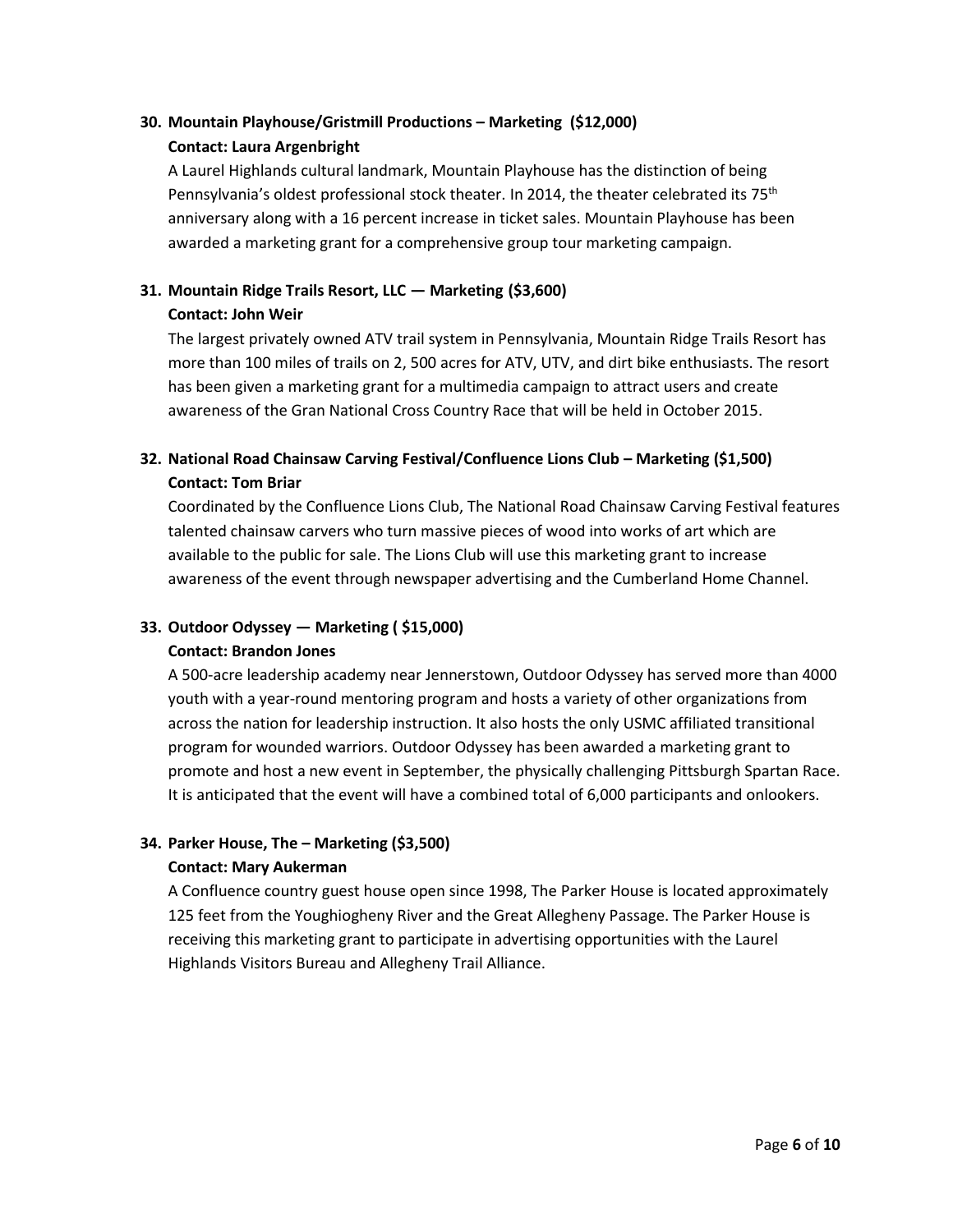### **35. Pennsylvania Maple Festival – Marketing (\$10,000) Contact: Grace Shaffer**

Thousands of visitors head to Meyersdale each spring for one of Pennsylvania's 'sweetest' festivals. Visitors learn about Somerset County's Maple Sugar industry and enjoy the festival's variety of activities. The organization is receiving a marketing grant to promote the festival through a multimedia advertising campaign.

## **36. Quecreek Mine Rescue Site/ Quecreek Mine Rescue Foundation – Marketing (\$3,477) Contact: Bill Arnold**

Almost thirteen years after the miraculous rescue of nine trapped miners, the events that took place at Quecreek remain relevant today. In addition to the rescue site, Quecreek houses one of the largest collections of coal-mining related artifacts in the United States. The foundation is receiving a marketing grant for a traveling billboard and participation at Heartland Travel Showcase.

### **37. River's Edge Cafe Bed & Breakfast – Marketing (\$3,500) Contact: Anna Marie Yakubisin**

Located along the banks of the Youghiogheny River and adjacent to The Great Allegheny Passage, this charming café and lodging property is a popular stop for trail users. Rivers Edge will use this marketing grant for advertising opportunities with the Allegheny Trail Alliance.

## **38. Rockwood Area Merchants Association – Visitors Center (\$10,400)**

#### **Contact: Julie Cramer**

Dedicated to the economic revitalization of the Rockwood area, the merchants association has been awarded these funds to staff a visitor's center along the Great Allegheny Passage in Rockwood.

### **39. Seven Springs Mountain Resort — Marketing (\$30,000) Contact: Alex Moser**

Pennsylvania's largest ski resort continues to grow the county's economy with its commitment to the winter sports industry. The resort has received national recognition as the 2014 number one terrain parks and pipe on the East Coast. The resort has been awarded this marketing grant for a television campaign in the Washington, D.C. market.

## **40. Sherman's Ice Cream Parlor & Kitchen/Love Sherman LLC – Marketing (\$2,000) Contact: Jaimie Elorriaga**

An old-fashioned-style, family-friendly restaurant featuring handmade ice cream and fresh wholesome food, Sherman's Ice Cream Parlor is a popular stop for Great Allegheny Passage trail users other visitors alike. The restaurant will use this marketing grant for an ad in the *Trailbook*  and rack cards.

## **41. Somerset County Chamber of Commerce – Marketing (\$14,000) Contact: Ron Aldom**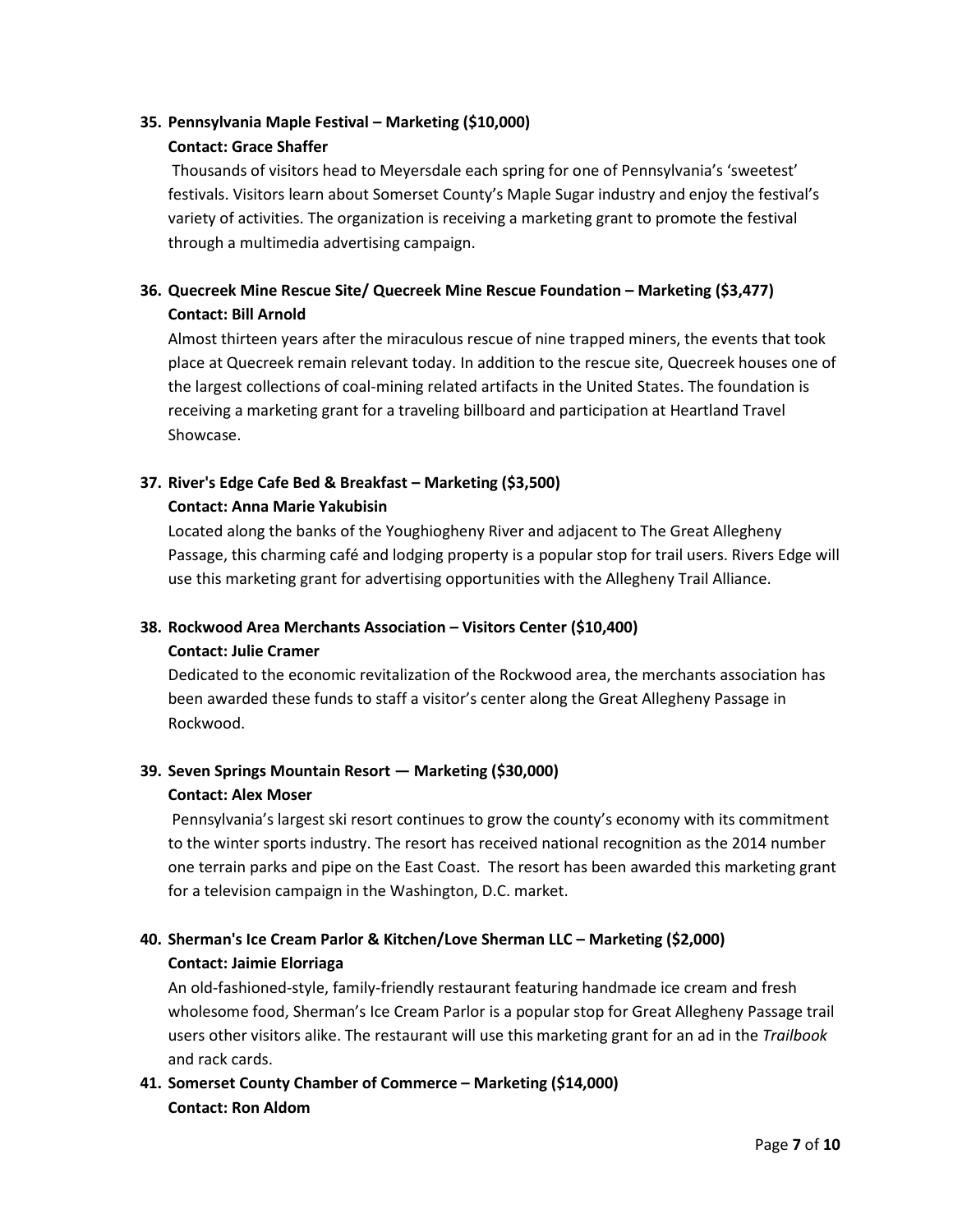Representing more than 760 businesses and organizations, the chamber has been dedicated to growing the county's economy for more than 100 years. The chamber is receiving this marketing grant to sustain existing multimedia marketing efforts and to add new projects such as the Barn Stars Driving Guide.

## **42. Somerset County Farmers Market — Marketing (\$6,000)**

### **Contact: Carol Pyle**

Farmers markets increase in popularity each year with visitors who are drawn to these agritourism events to purchase locally grown edibles, learn about the area's farm heritage and contribute toward the preservation of farmland. The Somerset Market has been awarded a marketing grant for brochure distribution, online and radio advertising.

### **43. Somerset County Flag Committee Inc. – Capital(\$1,270)**

### **Contact Martin Palguta**

The flag committee is receiving a capital grant for the maintenance of a 120-foot flagpole in honor of all Somerset County veterans along with a granite memorial and flagpole that honors the passengers and crew of Flight 93. Both are highly visible from the Somerset exit of the Pennsylvania Turnpike.

## **44. Somerset County Maple Producers Association – Marketing (\$1,500) Contact: Michael Lynch**

The association launched its first Maple Weekend event last March. The new experience, thought to only be offered in Vermont, invites the public to tour Sugar Houses throughout the county. The association will utilize this grant to promote their 2016 Maple Weekend with brochures and website advertising with the Laurel Highlands Visitors Bureau.

### **45. Somerset Historical Center — Marketing(\$10,000)**

#### **Contact: Mark Ware**

The steward of the county's cultural heritage through its historical collections, educational programs, and genealogical archives, the historical center's major event is the 3-day Mountain Craft Days folk festival held each September. The center has been awarded a marketing grant for participation in Laurel Highlands Visitors Bureau programs and other multimedia.

## **46. Somerset Inc. – Marketing (\$8,000)**

### **Contact: Stephanie Williams**

Serving as Somerset's Main Street Program for the past 21 years, 2015 marked the 20<sup>th</sup> anniversary of Somerset Inc.'s signature event - the Fire & Ice Festival. The organization will use this marketing grant to attract visitors to uptown Somerset through participation in the Laurel Highlands Destination Guide, broadcast and print media outlets.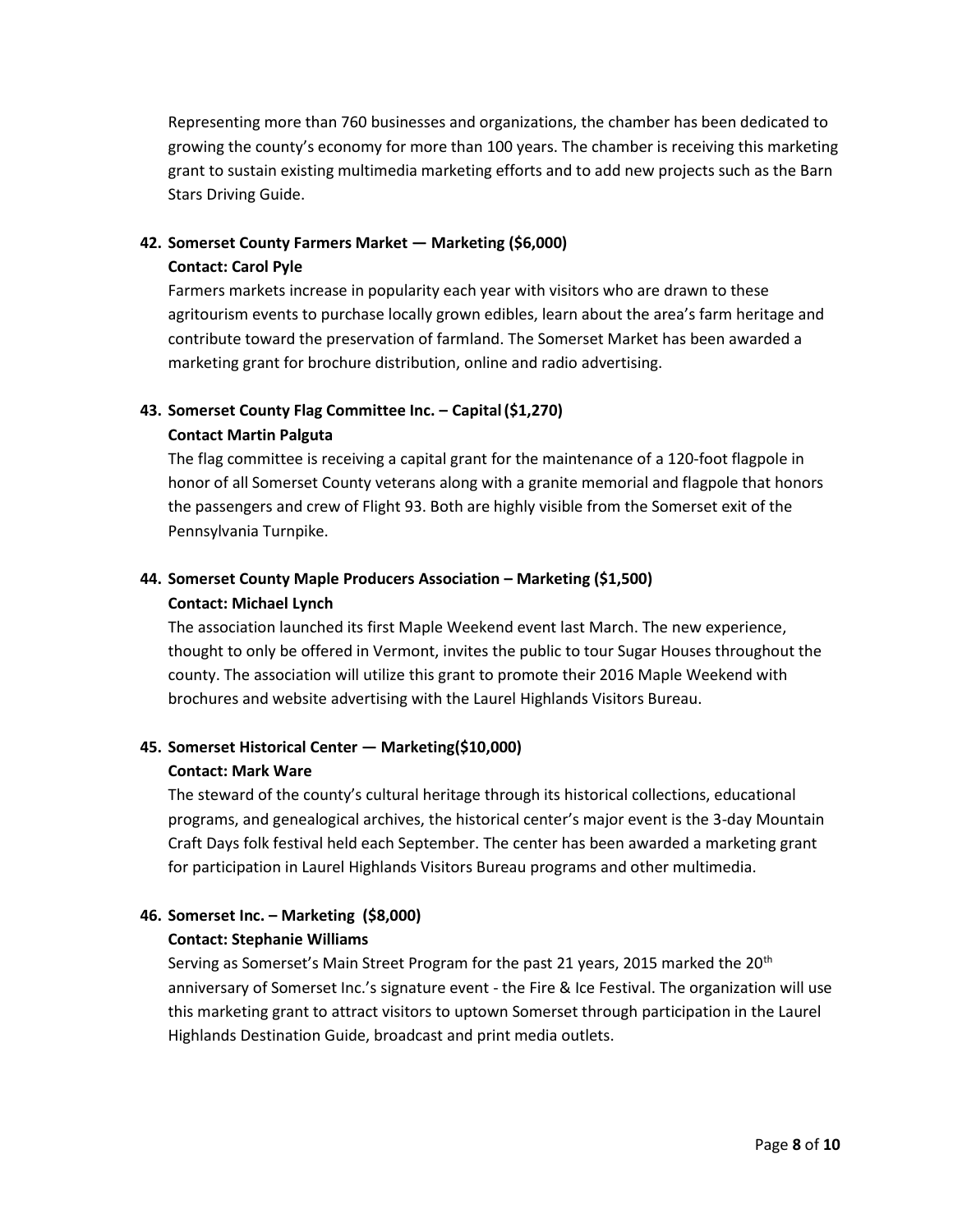## **47. Somerset Interchange Lodging Association – Marketing (\$27,000) Contact: Vikash Patel**

The association is a group of lodging establishments located at the Somerset Pennsylvania Turnpike interchange who are working together to encourage travelers to exit the turnpike and stay at their properties. They have been awarded a marketing grant for billboards.

## **48. Springs Historical Society of the Casselman Valley – Marketing (\$1,777) Contact: Harriet Berg**

Dedicated to the history and culture of southern Somerset County, the historical society which sponsors the Annual Springs Folk Festival and Farmers Market will use this marketing grant for print advertisements to attract visitors to their events and museum.

## **49. Stepping Stone Farm Bed & Breakfast/Stepping Stone Farm LLC – Marketing (\$2,500) Contact: Larry Rempel**

Offering a wholesome country living experience on a 31-acre farm, Stepping Stone Farm is receiving a marketing grant for a new responsive website that will promote both their familyoriented bed and breakfast and the region's green energy tourism assets.

### **50. Stonycreek Shooting Center Inc. – Marketing (\$6,000)**

### **Contact: Roy Fritz**

A shooting and hunting preserve located in Stonycreek Township, the Stonycreek Shooting Center has been selected to host the PA State Championship for both 2015 and 2016. The center has been awarded a marketing grant to promote the championships with advertisements in *Sporting Clays* magazine.

## **51. Stonycreek/Quemahoning Initiative – Marketing (\$4,500) Contact: Howard Picking**

The driving force behind the development of both Whitewater and Greenhouse Parks, the SQI will use this marketing grant to promote the recreational opportunities within the Stonycreek Watershed by updating both the Stonycreek brochure and website.

## **52. Summer's Best Two Weeks/Christian Camps of Pittsburgh, Inc – Capital (\$1,150) Contact: Kent Biery**

Summer's Best Two Weeks is receiving a capital grant to build a Changing Station structure at the Que Family Rec Area. Through an agreement with the Somerset and Cambria County Authority, Summer's Best Two Weeks opened the beautiful Quemahoning Reservoir to visitors.